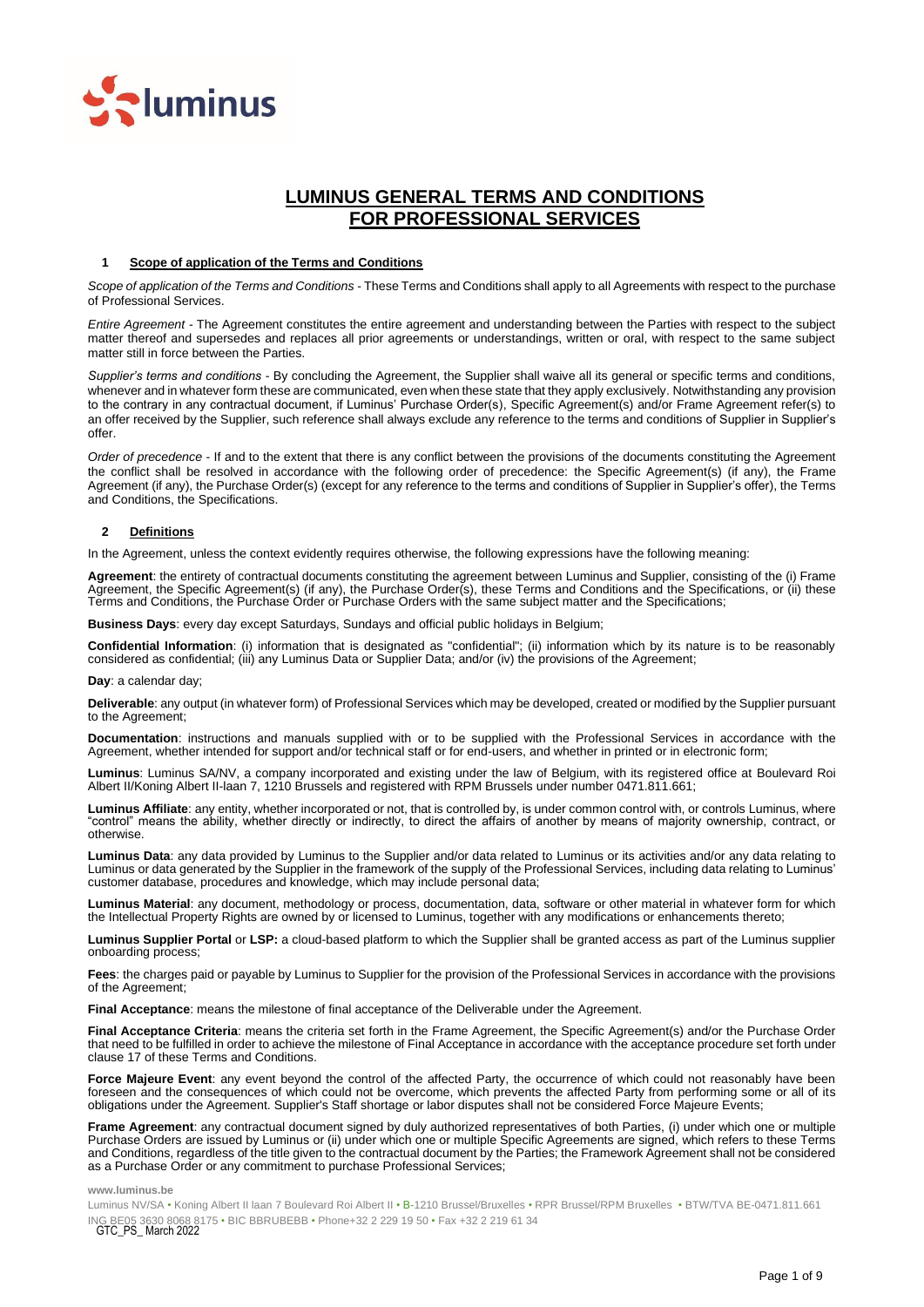

Guarantee Period: the period between Provisional Acceptance and Final Acceptance which should be of three (3) months unless otherwise agreed in the Agreement, whereas the Guarantee Period shall never expire before the Final Acceptance and, as a consequence, be extended if necessary;

**Intellectual Property Rights**: all industrial and intellectual property rights, including, but not limited to copyright, software protection rights, database rights, rights in unregistered trade marks, unregistered design rights, patents, utility models, supplementary protection certificates, registered trade marks, designs, and any other similar rights in any part of the world;

Party or Parties: Luminus and/or the Supplier, as applicable;

**Professional Services**: all professional services provided by the Supplier to Luminus under the Agreement including, but not limited to, consultancy services, development services, installation services, implementation services; the term Professional Services shall always include the Deliverable(s) set forth in the Agreement;

**Provisional Acceptance**: means the milestone of provisional acceptance of the Deliverable under the Agreement.

**Provisional Acceptance Criteria**: means the criteria set forth in the Frame Agreement, the Specific Agreement(s) and/or the Purchase Order that need to be fulfilled in order to achieve the milestone of Provisional Acceptance in accordance with the acceptance procedure set forth under clause [17](#page-6-0) of these Terms and Conditions.

**Purchase Order**: document sent by Luminus via the Luminus Supplier Portal and to be acknowledged by the Supplier in accordance with clause 8.1, which sets out the Professional Services purchased under the Agreement and which refers to these Terms and Conditions;

**Specifications**: the contractual and/or technical specifications with respect to the Professional Services purchased by Luminus, including but not limited to service level agreements, statement of works and technical details, which are stated (i) in (a) document(s) referred to in the Purchase Order(s), the Specific Agreement(s) and/or Frame Agreement which, and/or (ii) in the Purchase Order itself;

**Specific Agreement**: any contractual document signed by duly authorized representatives of both Parties which refers to a Frame Agreement and under which one or multiple Purchase Orders are issued by Luminus, regardless of the title given to the contractual document by the Parties.

**Supplier**: the natural or legal person or association with whom Luminus has concluded the Agreement, as indicated in the Frame Agreement, the Specific Agreement(s) and/or the Purchase Order(s);

**Supplier Data:** any data provided by Supplier to Luminus and/or data related to Supplier or its activities and/or any data relating to Supplier or data generated by Luminus in the framework of this Agreement, including data relating to Suppliers' customer database, procedures and knowledge, which may include personal data;

**Supplier Material**: any document, methodology or process, documentation, data, software or other material in whatever form for which the Intellectual Property Rights are owned by or licensed to Supplier;

**Staff**: those persons employed or engaged by the Supplier on a self-employed basis from time to time to provide the Professional Services. The definition of "Staff" will also include the staff of any subcontractor of Supplier appointed under the Agreement who are providing the Professional Services from time to time;

**Terms and Conditions**: the terms and conditions set forth in this document.

#### **3 Object and performance of the Agreement**

The Supplier agrees to provide to Luminus the Professional Services strictly in accordance with the provisions of the Agreement.

#### <span id="page-1-0"></span>**4 Amendments to the Agreement**

When Luminus, before or during the performance of the Agreement, wants to change the content of the Agreement, it notifies the Supplier as soon as possible. Parties must, within a reasonable period of time, but in any case not exceeding thirty (30)) Days after the date of receipt of the aforementioned notification, try to reach an understanding about these changes to the Agreement, which can only be materialized in writing (i) by the issuance by Luminus of an addendum to the relevant Agreement(s), and/or (ii) by the signature of an addendum to the relevant Frame Agreement and/or Specific Agreement(s) by duly authorized representatives of both Parties.

# **5 Relief event**

The Supplier shall notify Luminus in writing without delay (and in any case no later than within ten (10) Business Days after Supplier has become aware or should reasonably have been aware of any non-compliance by Luminus) if Luminus fails to, or threatens to fail to, comply with any of its obligations under the Agreement. This notification shall be addressed according to the specific rules on governance or to the contact person, as mentioned in the Agreement. Unless Supplier has duly notified Luminus of this in the manner as stated above, and has used all reasonably efforts to perform its obligations (and/or mitigate the impact of Luminus' failure), Supplier cannot invoke such non-compliance by Luminus in order to justify non-compliance with any of its own non-compliance by Luminus in order to justify non-compliance with any of its own

#### <span id="page-1-1"></span>**6 Fees, invoicing and payment**

6.1 *Fees* - In consideration for the due and proper provision of the Professional Services, Luminus agrees to pay the Supplier the Fees as set out in the Agreement.

The Fees (i) can only be changed in accordance with clause [4](#page-1-0) of the Terms and Conditions (with the exception of indexation as stated below); (ii) include all costs and expenses incurred by the Supplier, its Staff and its subcontractors (if any) in the performance of the Agreement; and (iii) include all taxes, duties and other royalties, and are exclusive of value added tax.

For Professional Services based on a single daily rate or multiple rates according to profile based rate cards and if the duration of the Agreement, including all extensions, exceeds one (1) year, Supplier has the right to adjust the rates yearly on January 1<sup>st</sup> on the basis of

**www.luminus.be**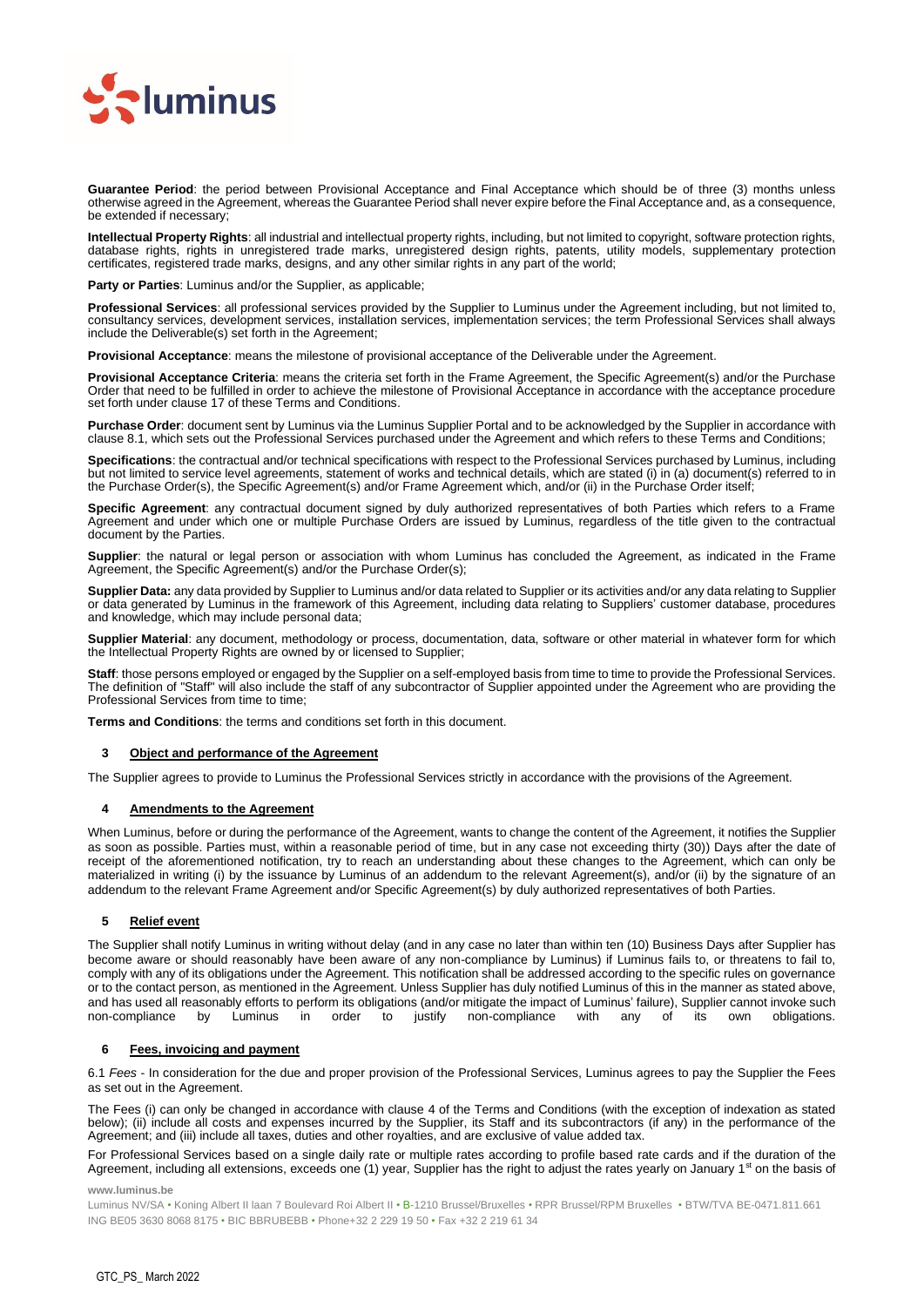

the following formula: P1 = P0  $*(0,2 + 0,8 * 11/10)$  (where P1 = the new periodical Fee (e.g.: hourly, daily or monthly), P0 = the initial periodical Fee, I1 = the Agoria index for wages of the month of December before the price increase and I0 = the Agoria index for wages of the month in which the concerned Services concerned came into force). This paragraph does not apply to existing Purchase Orders but only upon extension of Time and Material Purchase Orders or upon agreement of new specific agreements under a frame agreement. Supplier shall not be entitled to make any other price increase or indexation.

Unless otherwise agreed in the Agreement and only at the specific prior written request or prior written approval from Luminus, in case of (i) overtime outside normal business hours (normal business hours = 7am-7pm on weekdays) or on a Saturday, the Supplier is requested to charge that overtime at 120% of the agreed daily rates and (ii) overtime on a Sunday or on Belgian public holidays, the Supplier is entitled to charge that overtime at 150% of the agreed daily rates.

Unless otherwise agreed in the Agreement and only at the specific prior written request or prior written approval from Luminus, in case of on call duty outside normal business hours as stated above and for a minimum duration of 2 subsequent hours, the Supplier is entitled to receive a fixed fee of 60 EUR per day on which such on call duty is requested.

No amounts will be payable to the Supplier for the provision of Professional Services unless and to the extent expressly provided in the Agreement and unless ordered by means of a Purchase Order sent to the Supplier.

The Fees for the provision of Professional Services shall be deemed to include (i) any services, functions and responsibilities (including incidental services, functions or responsibilities) not expressly specified in the Agreement as within the scope of Supplier's responsibilities, but reasonably and necessarily required for, or inherently related to, the proper performance and provision of the Professional Services; (ii) any assistance Luminus may reasonably request in respect of the supply and/or receipt of the Deliverable(s) and/or the Professional Services.

6.2 *Invoicing* – All exchanges and communication between Luminus and the Supplier with respect to invoicing and related documentation under the Agreement shall take place via the Luminus Supplier Portal (LSP). The Supplier will submit via the LSP the Fees to be invoiced for the performance of its obligations under the Agreement, the time reports (if applicable) and a description of the performed tasks and, if applicable, the Documentation to Luminus for approval prior to actual invoicing. After approval by Luminus via the LSP, the Supplier will send the invoice toLuminus via the LSP.

The Supplier shall invoice Luminus in accordance with the payment schedule and provisions set out in the Agreement.

6.3 *Payment* - Undisputed invoices submitted in accordance with clause [6](#page-1-1) are payable within sixty (60) Days as from the date of the invoice.

The Supplier may verify the payment status of its invoices via the LSP. If any payment to the Supplier is delayed, the Supplier shall notify Luminus either by registered letter accompanied by a copy of the relevant invoice, or via the LSP. If Luminus fails to pay the undisputed invoice or part thereof within thirty (30) Business Days of receiving such notice, then the Supplier will be entitled to charge interest to an outstanding amount at a rate equal to the interbank offered rate for one month in the euro zone (EURIBOR-one month). The interbank rate applicable shall be the rate in force on the last Business Day of the month preceding the month of issue of the invoices, increased by 3 interest points.

Payment by Luminus will not affect any claims or rights which Luminus may have against the Supplier. Payment will not amount to any admission by Luminus that the Supplier has satisfactorily performed its obligations under the Agreement. If, after payment, should appear that the invoices were not correct, the Supplier must make the corrections, up to three (3) years retroactively.

6.4 *Fixed price* – Except as otherwise agreed between the Parties in the Agreement, the Fees for the provision of Professional Services are deemed to be at a fixed price for the entire term of the Agreement including any extension/renewal of the Agreement.

6.5 *Training* – The Parties agree that time spent by Supplier and/or Supplier's Staff on training including but not limited to training courses, project inductions, refresher trainings or acclimation programs, (i) shall never be considered as Professional Services and (ii) shall never be invoiced to Luminus. All costs and charges in relation to such training shall always be at Supplier's exclusive charge.

# **7 Follow-up agreements and Luminus Affiliates**

7.1 *Follow-up agreements* – Supplier commits, at Luminus' request, to negotiate in good faith with Luminus to enter into follow-up agreements that are in relation to the Agreement and to propose conditions that are at least at arm's length with the conditions in the related Agreement.

7.2 *Luminus Affiliates* – Supplier expressly authorizes Luminus Affiliates to make reference to and use this Agreement without having to negotiate new conditions. For this purpose any reference to Luminus will be interpreted as a reference to the Luminus Affiliate.

# **8 Term and termination**

8.1 *Term* - The Agreement shall enter into force (i) at the moment the Frame Agreement is signed or (ii) if no Frame Agreement is signed, at the moment the Purchase Order is acknowledged by the Supplier in accordance with this clause 8.1, or (iii) if no Frame Agreement is signed but multiple Purchase Orders have the same subject matter, at the moment the first Purchase Order of these related Purchase Orders is acknowledged by the Supplier in accordance with this clause 8.1. The Supplier shall confirm, via the Luminus Supplier Portal, his acknowledgment of the Purchase Order within the time-period specified therein, or within 5 (five) calendar days if no such period is specified. If the Supplier's acknowledgment is not confirmed within such time-limit, the Purchase Order will be deemed unconditionally accepted by the Supplier. In case of time and material based Professional Services, Luminus shall be entitled to extend the initial term of the Agreement for a maximum additional period of twelve (12) months by sending to the Supplier a written notice at least one (1) month before the end of the initial term of the Agreement.

**www.luminus.be** 8.2 *Termination for convenience* - If the Agreement indicates an undefined term, Luminus may terminate the Agreement, in whole or in part, for convenience at any time upon providing thirty (30) Days' notice without any compensation being due to the Supplier. Unless otherwise agreed by Luminus in writing, if the Agreement indicates a defined term, Luminus may terminate the Agreement, in whole or in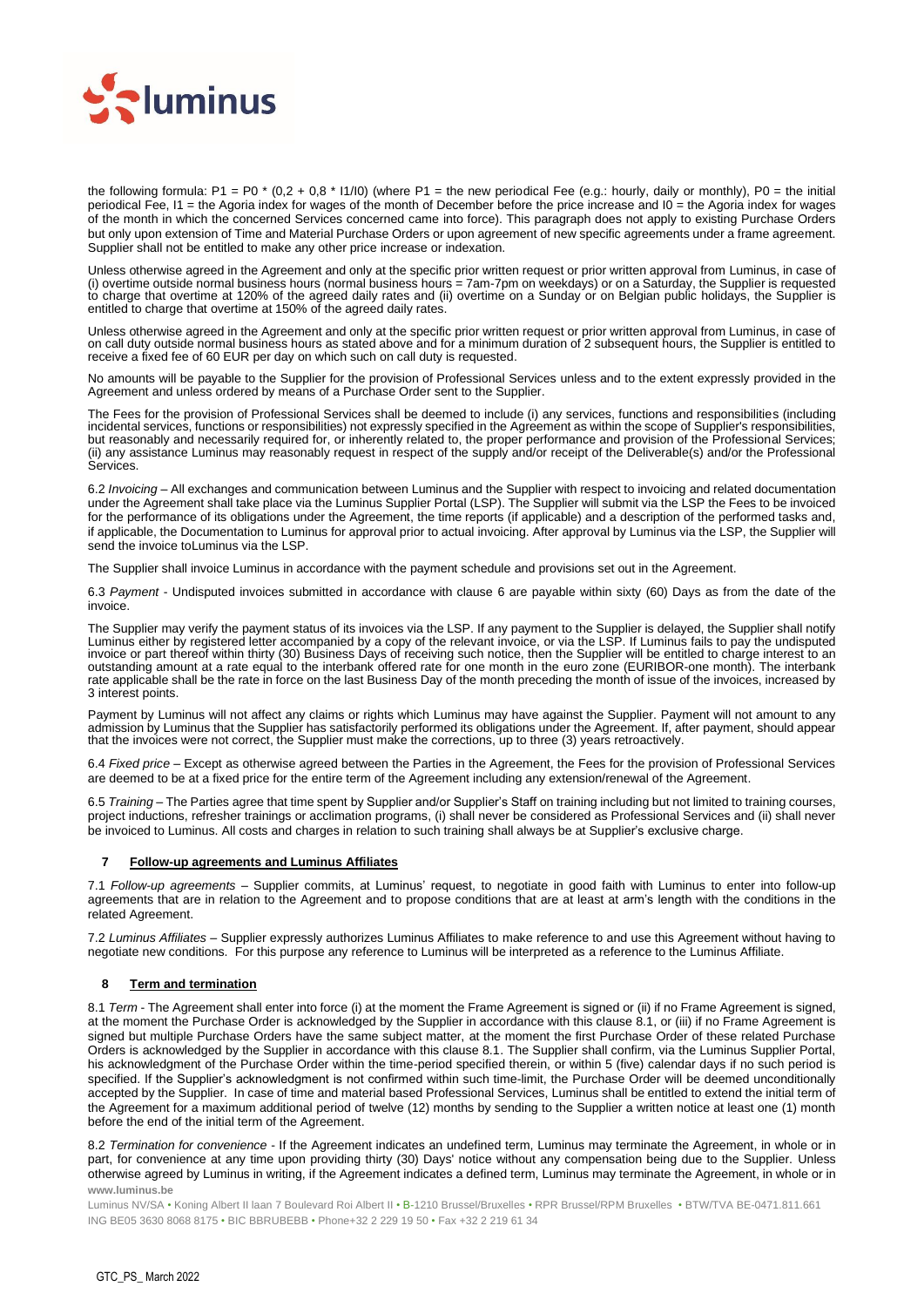

part, prior to its expiration for convenience at any time upon providing thirty (30) Days' notice without any compensation being due to the Supplier.

8.3 *Termination for cause* - Either Party may terminate the Agreement immediately, without intervention of a judge, by written notice to the other Party, if the other Party (i) fails to remedy its breach of its obligations under the Agreement within thirty (30) Days of receipt of written notice of the breach; (ii) commits a breach of the Agreement and the breach is not capable of remedy; or (iii) ceases to trade or is unable to pay its debts as they fall due, makes an arrangement with its creditors or goes into administration, receivership, liquidation (other than as part of a solvent reorganisation), bankruptcy, judicial factory or any analogous insolvency proceedings in any jurisdiction.

8.4 *Consequences of termination* - Termination by Luminus in accordance with the terms of the Agreement or termination by the Supplier in violation of the terms of the Agreement shall not give rise to any obligation to compensate the Supplier other than for the Services ordered and delivered before the termination of the Agreement or to pay any penalty on behalf of Luminus.

Upon termination of the Agreement, for any reason whatsoever, the Supplier shall immediately and promptly (i) vacate and restore to their original state Luminus' premises; and (ii) return to Luminus any Luminus Data, Luminus Material, Deliverables in the process of producing, Documentation, Luminus' Confidential Information etc.

8.5 *Exit assistance and Business continuity* - Upon termination of the Agreement for whatever reason, Supplier shall use its best endeavours to cooperate with Luminus and to assist Luminus during and for the purpose of (i) the migration of Luminus Data, Luminus Material, Documentation and all other data in which Luminus have proprietary or license rights, and (ii) business continuity. Except if the Agreement is terminated following cause of the Supplier or for convenience by the Supplier (if explicitly foreseen), the reasonable costs for such exit assistance will be borne by Luminus. Prior to the exist assistance, both Parties must agree on the costs for such exit assistance, if possible, based on the Supplier's rate cards.

# **9 Force Majeure and hardship**

9.1 *Force Majeure* - Neither Party will be liable for any delay in performing their obligations under the Agreement where such delay is directly caused by a Force Majeure Event that has been notified to the other Party in writing as soon as reasonably possible the other Party of the reasons for the delay and the likely duration of the delay. The latter Party may, if that delay continues for more than one (1) month, terminate the Agreement immediately, in whole or in part, by giving notice in writing to the affected Party without any compensation or indemnity being due to the affected Party.

9.2 *Hardship* - In the event of unforeseen circumstances, the consequences and effects of which (i) are fundamentally different to what was contemplated by Luminus at the time of entering into Agreement and (ii) prejudicing Luminus' commercial and/or financial interests, Luminus reserves the right to demand a global revision of the Agreement. If, after a period of one (1) month from the revision request, the Parties do not reach an agreement on the amendment of the Agreement, Luminus may, without compensation or notice, unilaterally terminate the Agreement wholly or partially with immediate effect and without any indemnity, cost or expense.

# <span id="page-3-0"></span>**10 Intellectual Property Rights**

10.1 *Luminus Material* - Luminus (and/or its third party licensors) shall retain all rights (including Intellectual Property Rights), title and interest in Luminus Material. The Supplier shall have no rights in Luminus Material, except for the non-exclusive and non-transferable right to use Luminus Material only as is strictly necessary for the performance of the Agreement.

10.2 *Supplier Material* - The Supplier (and/or its third party licensors) shall retain all rights (including Intellectual Property Rights), title and interest in the Supplier Material.

10.3 *Supplier warranty* - The Supplier declares that it is the rightful owner of the Intellectual Property Rights to all Professional Services (including Deliverables) under the Agreement, and that it is entitled to assign or license those rights in accordance with the terms of the Agreement. If those Intellectual Property Rights are the property of third parties, the Supplier shall inform Luminus thereof in advance and guarantees that it has requested and obtained those third parties' written authorisation to grant to Luminus the assignment or license of their Intellectual Property Rights in accordance with the terms of the Agreement. The Supplier shall be solely responsible for taking the necessary steps, under the laws and regulations in force, to ensure the opposability to third parties of the assignments or licenses granted to Luminus by the Supplier or by such third parties. The Supplier guarantees that the Professional Services purchased under the Agreement and used by Luminus' for its intended purpose do not infringe any third party's rights including third party's Intellectual Property Rights.

10.4 *Indemnification* - The Supplier shall defend and indemnify at its own expense Luminus against any claim, loss, damage or cause of action based on an infringement of any third party's Intellectual Property Rights by the Professional Services.

The Supplier will have sole control of the defence and defend at its sole expense Luminus against any suits or proceeding arising out of the foregoing. The Supplier shall obtain Luminus' prior authorisation for any decision having an impact on Luminus' image or involving any consequences whatsoever for Luminus.

If the Professional Services are subject to an action for infringement from a third party such as mentioned above, the Supplier shall, at its own expenses and within a reasonable timeframe to be agreed by Luminus in light of the impacts caused by such action on Luminus' commercial and operational use of the Professional Services, either (i) procure for Luminus the right to continue using the Professional Services, or (ii) modify the Professional Services or replace the Professional Services by a non-infringing functional equivalent. If such is not feasible within the timeframe agreed by Luminus, Luminus may immediately terminate the Agreement for breach without court intervention upon written notice and the Supplier shall refund to Luminus any amounts paid under the Agreement without prejudice to any damages that Luminus could claim.

**www.luminus.be** Supplier shall not be held liable if the infringement of the third party's Intellectual Property Rights is exclusively based on one of the following situations: (i) modification of any Professional Services by parties not authorized by Supplier, (ii) use of any Professional Services in combination with other products prohibited by Supplier, or (iii), Luminus' continued use of Professional Services after having received written notice from Supplier to discontinue only to the extent that such notice has been made in accordance with the terms of the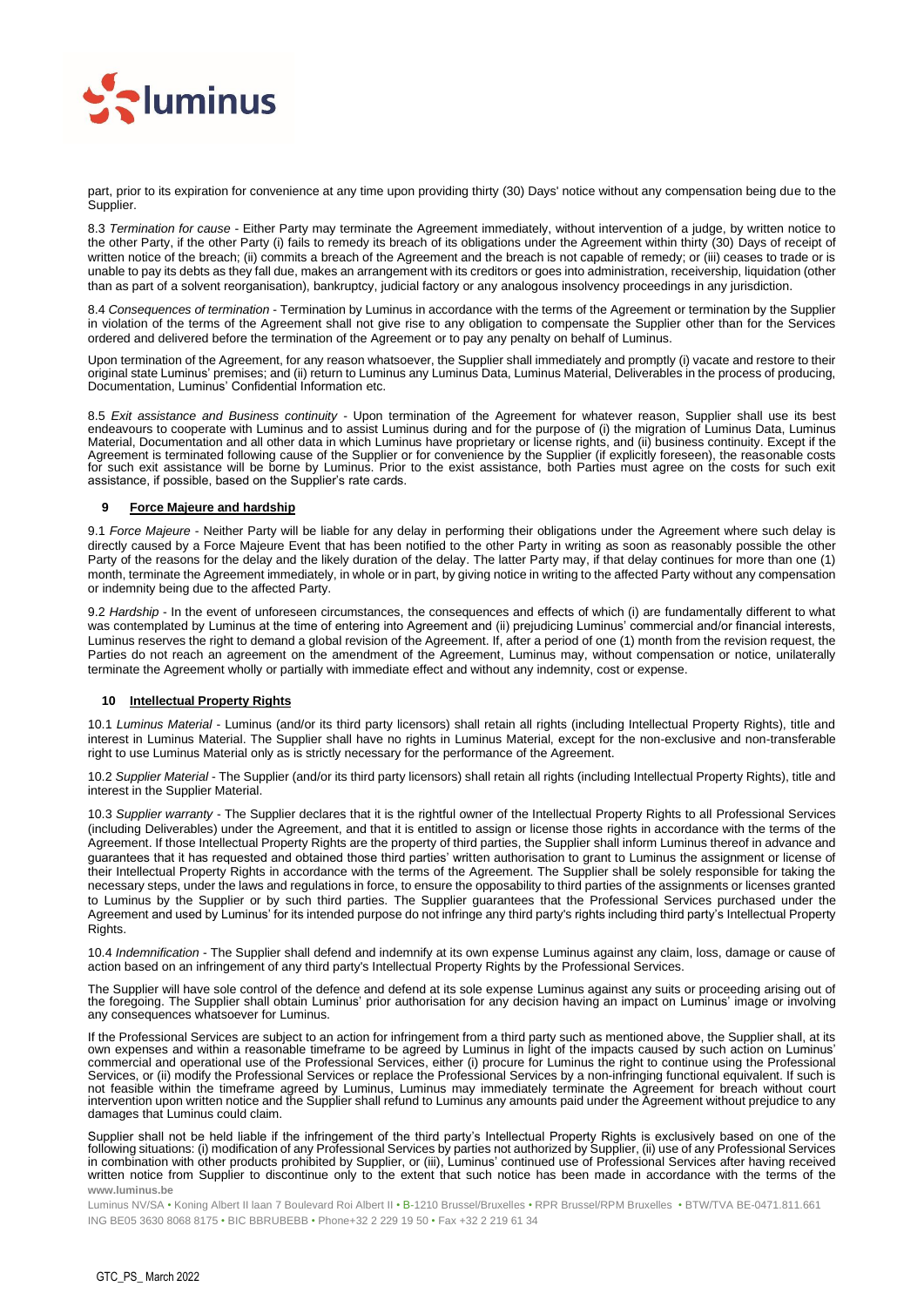

#### Agreement.

10.5 *Intellectual Property Rights in the Deliverable* – Unless otherwise agreed in the Agreement, without prejudice to clause [10,](#page-3-0) the Supplier assigns, worldwide and perpetually, as from the date of creation the ownership and Intellectual Property Rights in all Deliverables to Luminus, such that Luminus has the sole right to obtain, hold and renew, in its own name and/or for its own benefit, Intellectual Property Rights or other titles in respect of such Deliverables. Without limiting the generality of the foregoing, in the event the Deliverables contain Supplier Material, the Supplier will grant to Luminus a perpetual, worldwide, non-exclusive, transferable, sublicenseable and nonrevocable license to use, copy, modify, and adapt the Supplier Material as incorporated into the Deliverable so as to gain the full benefit of the Professional Services and Deliverables provided by the Supplier.

10.6 *Third party material* - The Supplier shall not incorporate any third party material in any Deliverable unless Luminus has expressly agreed to the same. In such event, the Supplier shall ensure that it is able to grant and does then grant to Luminus a license in the same terms as set out in clause 10.5 save as may expressly be agreed to the contrary in the Agreement.

# <span id="page-4-0"></span>**11 Luminus Data and personal data**

11.1 Luminus Data shall be considered private and confidential. Luminus shall retain all rights, title and interest in Luminus Data.

As part of the provision of the Professional Services and for the entire duration thereof, Supplier will be led to process (use, modify, store, …) personal data within the meaning of applicable data protection law and the Regulation (EU) 2016/679 of the European Parliament and of the Council of 27 April 2016 on the protection of natural persons with regard to the processing of personal data and on the free movement of such data, and repealing Directive 95/46/EC.

#### With respect to such processing, Supplier shall:

(a) process such personal data only for the specific fulfilment of its contractual obligations arising from the Agreement and in accordance with Luminus' documented instructions.

(b) only process such personal data in a Member State of the European Union or European Economic Area, unless specifically authorised in writing by Luminus;

(c) ensure that persons authorised to process such personal data have committed themselves to confidentiality or are under an appropriate statutory obligation of confidentiality;

(d) implement appropriate technical and organisational measures to ensure a level of security appropriate to the risk, taking into account in particular the risks that are presented by processing, in particular from accidental or unlawful destruction, loss, alteration, unauthorised disclosure of, or access to personal data transmitted, stored or otherwise processed, and ensure that any natural person acting under the authority of Supplier who has access to personal data does not process them except on instructions from Luminus, unless he or she is required to do so by Union or Member State law;

(e) respect the following conditions for engaging another processor:

- Supplier shall not engage another processor without prior specific or general written authorisation of Luminus. In the case of general written authorisation, Supplier shall inform Luminus of any intended changes concerning the addition or replacement of other processors, thereby giving Luminus the opportunity to object to such changes.
- Where Supplier engages another processor for carrying out specific processing activities on behalf of Luminus, Supplier shall impose on that other processor the same data protection obligations as set out in this Clause 11, by way of a contract or other legal act under Union or Member State law. Where that other processor fails to fulfil its data protection obligations, Supplier shall remain fully liable to Luminus for the performance of that other processor's obligations.

(f) taking into account the nature of the processing, assist Luminus by appropriate technical and organisational measures, insofar as this is possible, for the fulfilment of Luminus's obligation to respond to requests for exercising the data subject's rights under applicable data protection legislation;

(g) taking into account the nature of processing and the information available to Supplier, assist Luminus in ensuring compliance with the obligations under applicable data protection legislation in relation to security of processing, to the notification of any breach of personal data to supervisory authorities and data subjects where relevant, to the carrying out of data protection impact assessments where required and to prior consultation of the supervisory authority;

(h) at the choice of Luminus, delete or returns all such personal data to Luminus after the end of the provision of the Professional Services and delete existing copies unless European Union or Member State law requires storage of the personal data;

(i) make available to Luminus all information necessary to demonstrate compliance with these obligations and allow for and contribute to audits, including inspections, conducted by Luminus or another auditor mandated by Luminus.

The Supplier shall indemnify Luminus for claims of any third party that arise as a result of Supplier's breach of this clause [11](#page-4-0) and the applicable European and Member State law and regulation regarding data protection and/or privacy.

11.2 the Supplier represents and warrants, including for any (parts of a) Deliverable created prior to the signing of this Agreement, that it has complied with the ENISA principles of privacy by design and has integrated them to the extent relevant within the Deliverable. To the extent that any (part of a) Deliverable is created subsequently, the Supplier shall comply with such principles in their creation or configuration.

Upon delivery of any Documentation related to the Deliverable in accordance with this Agreement and at the latest upon submission of the Deliverable for Luminus's approval, the Supplier shall provide Luminus with a report documenting how each such ENISA principle (to the extent relevant) is taken into account in the Deliverable and its configuration.

# <span id="page-4-1"></span>**12 Liability**

Notwithstanding any provision to the contrary in the Agreement, nothing in the Agreement excludes or limits either Party's liability for (i) fraud, wilful misconduct, gross negligence, damage to material or real property (real estate and tangible property), death and/or bodily injury, and (ii) Supplier's non-compliance with clauses [10,](#page-3-0) [11,](#page-4-0) [14](#page-5-0) and [16.](#page-5-1)5 of the Terms and Conditions.

**www.luminus.be**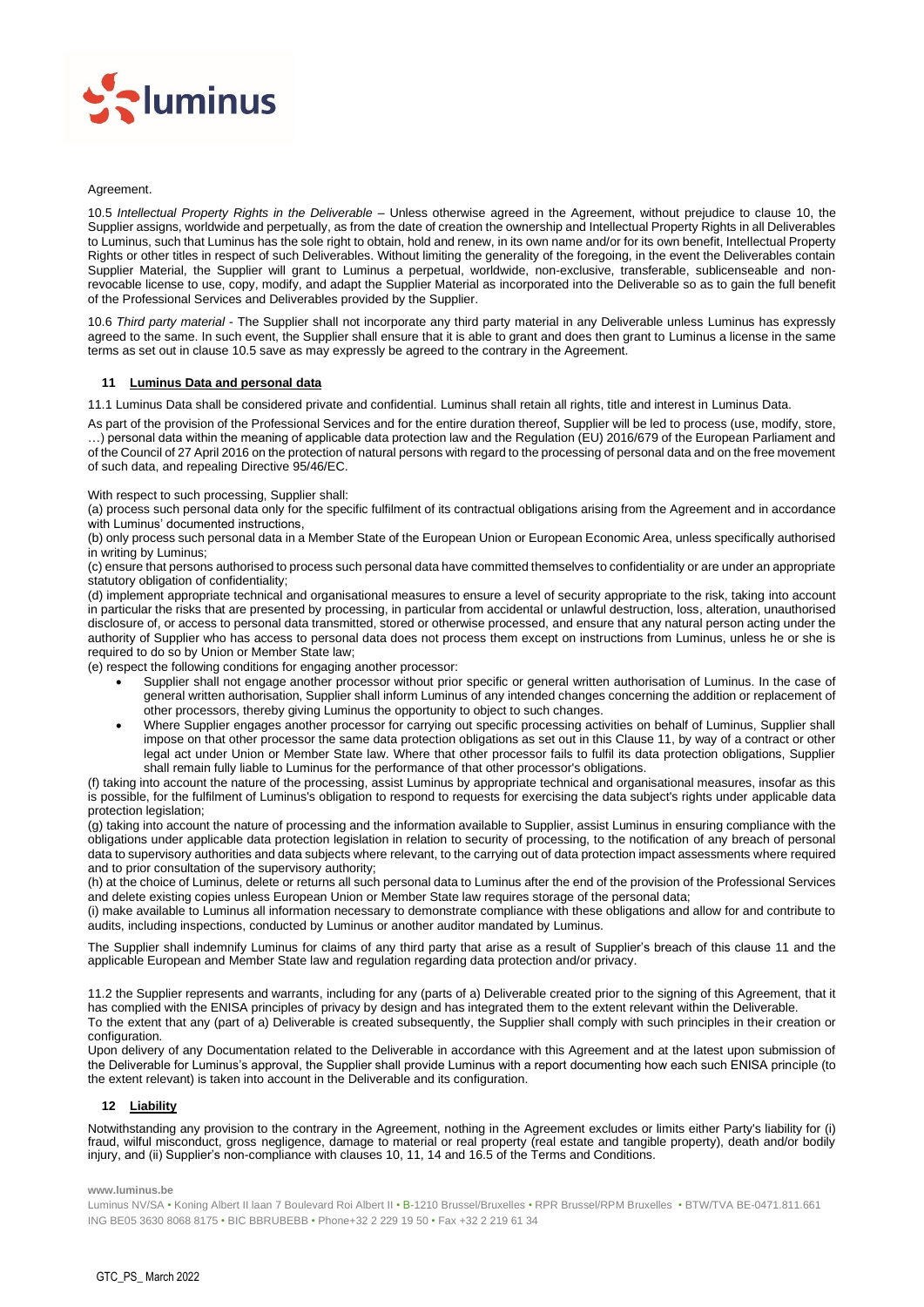

Without prejudice to the first paragraph of this clause [12,](#page-4-1) the total liability of either Party to the other shall not exceed the greater of (i) one million euros (1.000.000 EUR), or (ii) the Fees under the Agreement.

Without prejudice to the first paragraph of this clause [12,](#page-4-1) neither Party shall be liable to the other for loss of profit or revenue, loss of customers or business interruption costs.

# **13 Insurance**

The Supplier warrants that, during the entire term of the Agreement, it has taken out insurance to cover its general liability (including without limitation public liability, contractual liability and liability for property and personal injury) in the context of the performance of the Agreement. The Supplier also warrants that this insurance is contracted with a respectable insurance company and for amounts normally practicable in the sector. Upon request of Luminus, the Supplier shall furnish to Luminus a certificate of insurance evidencing such coverage.

# <span id="page-5-0"></span>**14 Confidentiality**

The Parties undertake to keep strictly confidential and safe all Confidential Information. Without the disclosing Party's prior written consent, the receiving Party shall not use, copy, adapt, alter, disclose or grant access to Confidential Information, except to its personnel, authorized subcontractors or other third parties to the extent required to perform its obligations under the Agreement provided that these persons have been instructed as to the confidential nature of the Confidential Information and have been informed of their obligations of confidentiality that are no less onerous than those described in this clause [14.](#page-5-0) The receiving Party shall promptly notify the disclosing Party of any unauthorised possession, use or knowledge, or attempt thereof, of the Confidential Information by any third party of which the receiving Party becomes aware.

The receiving Party shall return or destroy all Confidential Information it received in connection with the Agreement upon request of the disclosing Party within thirty (30) Days of such request and, in the case of destruction of Confidential Information, certify, on reasonable notice, that such destruction has taken place.

The Supplier and Supplier's Staff shall agree in writing that Supplier's Staff must keep Confidential Information strictly confidential in accordance with the terms and conditions of the Agreement. Supplier shall provide Luminus with a copy of the written agreement with its Staff at Luminus' first request

The obligations of the receiving Party under this clause [14](#page-5-0) shall be valid for the duration of the Agreement and shall remain in effect five (5) years after the Agreement is terminated for whatever reason.

#### **15 Inspections and audits**

Subject to ten (10) Days prior notice and during normal business hours as stated above, Luminus and/or Luminus' supervising authorities or auditors have the right to conduct an audit, with a maximum of one (1) per calendar year, in order to ascertain whether the Supplier fulfils and is able to fulfill its obligations towards Luminus, more particularly with regard to the quality, state and nature of the Professional Services to be provided and their timely delivery and/or provision. Any direct costs related to the inspection and audits shallshall be borne by Luminus, unless the audit reveals a breach of its obligations by Supplier.

# <span id="page-5-1"></span>**16 Supplier and Supplier Staff**

*16.1 Authority and obligations* - In no case shall Luminus exercise, or be deemed to exercise, a partial or complete employer's authority on members of the Staff. The members of the Staff shall never receive instructions from Luminus (other than general guidelines relating to well-being at the work place and safety) concerning the actual execution of the Agreement. Notwithstanding the above, in application of article 31 of the Act of 24 July 1987 on temporary and interim work as well as the putting of workers at the disposal of third-party users, Luminus shall be entitled to give instructions to the Supplier's employees solely in connection with the execution othe Agreement with regards to the technical, operational and practical aspects (including "well-being at work place / safety" aspects) of the performance of the Professional Services, which (i) include planning and scheduling the Professional Services, opening and closing times of Luminus site/workplace, access to Luminus locations, premises and/or facilities, access to Luminus IT infrastructure and related IT security processes, and (ii) can be listed further in writing without a need for an amendment of the Agreement. The Parties acknowledge that giving such instructions will not be considered exercising any employer's authority by any means. In case a Supplier or a member of its Staff is providing the Professional Services on a self-employed basis, they shall not receive any instructions from Luminus (other than general guidelines relating to well-being at the work place and safety) in relation to the provision of the Professional Services, nor will Luminus perform any complete or partial employer's authority.

*16.2 Supplier's representation* - The Supplier warrants that no member of the Staff shall, under any circumstance or at any time, be presented or considered as an employee of Luminus. As a consequence, no member of the Staff or any Supplier will be able to initiate a claim against Luminus based on any alleged employer's authority.

*16.3 Social security, tax, Limosa* - The Supplier shall be solely responsible for the payment of social security contributions and taxes related to himself or the members of the Staff. The Supplier shall complete the obligations with respect to foreign Staff members, including the Limosa obligations and Supplier will comply with every current and future obligation regarding its activities in Belgium. Particularly, in order to guarantee the implementation of the Agreement, the Supplier will be responsible for this affiliation to ONSS in Belgium and will have to comply with every corresponding obligation with regard to his Staff in Belgium. Moreover, the Supplier shall respect the applicable legislation regarding the employment and residence of non-EU nationals: the Supplier will, inter alia, perform the legal duties relating to the assignment in Belgium of foreign Staff members (for example the Law of 11 February 2013 on sanctions and measures towards employers of illegal foreign nationals) or foreign self-employed workers (for example the said Limosa obligation); the Supplier will also strictly comply with the legislation on residence in Belgium and the work permits. More specifically, the Supplier confirms explicitly that it and/or any of its subcontractors do(es) not and shall not employ any undocumented individual (i.e. any individual not holding valid work

#### **www.luminus.be**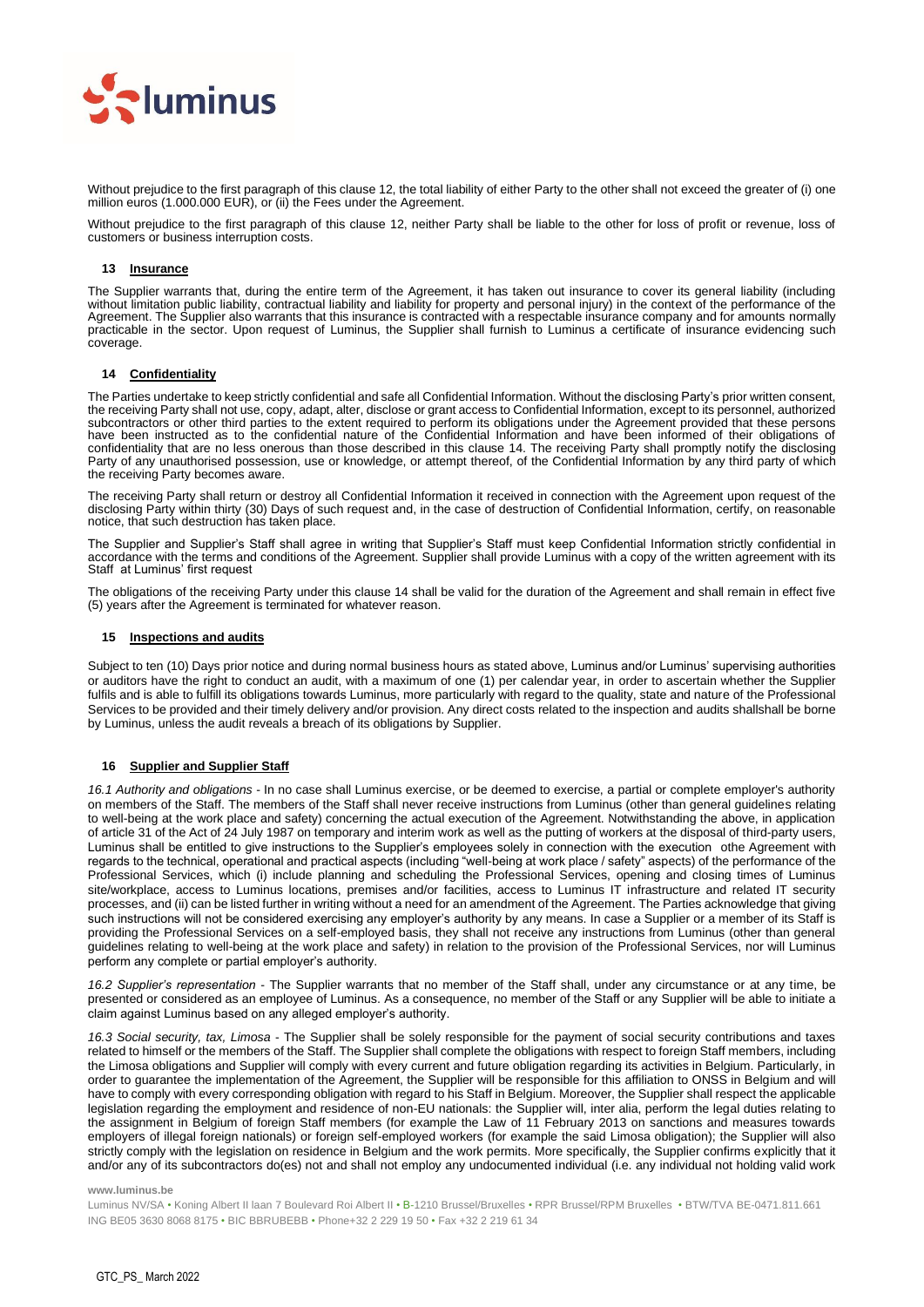

and/or residence permits, authorising them to work and reside in Belgium).

*16.4 Luminus' internal rules and policies* - The Supplier guarantees that the Staff will comply with Luminus' internal rules and policies, which are required to be respected for the good performance of the Professional Services, particularly as far as safety and well-being at work are concerned. The Supplier states and acknowledges that it has received every relevant document on this subject from Luminus.

*16.5 Indemnification* - The Supplier shall indemnify, defend and hold Luminus harmless from and against any and all third party claims, liabilities, losses, and expenses associated with any infringement of this clause 16 by itself and/or its subcontractor and/or any member of their Staff. The Supplier shall be fully responsible for the management of, and the acts and omissions of, all Staff in the provision of the Professional Services and shall indemnify Luminus in relation to any liabilities it incurs in relation to any such acts or omissions.

*16.6 Quality and replacement* - The Supplier undertakes that it will only use technically competent and properly trained and qualified persons as Supplier Staff in the provision and performance of the Professional Services. The Professional Services the Supplier provides, the reports it drafts, the conclusion it draws, the advices it issues shall be done in compliance with the most stringent rules of good practice, with the description set out in the Agreement with all applicable legal and regulatory provisions, and within the set deadlines. The Supplier will render its Professional Services in continued and structured consultation with Luminus. Luminus and the Supplier will each appoint a contact person as authorized representative regarding the proper performance of the Professional Services.

In the event that the performance of the Professional Services by the Supplier is found to be unacceptable by Luminus, the authorized representative of Luminus will inform the authorized representative of Supplier in writing thereof. If so requested by Luminus, the Supplier will provide a replacement within five (5) Days of said notice.

The Supplier agrees to ensure a continuous assignment of Staff to perform Professional Services hereunder. Should a member of the Supplier's Staff assigned to performance of the Professional Services leave temporarily or permanently, the Supplier agrees to inform Luminus of such leaving and to replace such member promptly. Any removal or reassignment by the Supplier of its Staff assigned to perform Professional Services under the Agreement must be with one month's prior notice to and/or prior consultation with Luminus and the replacement Staff shall have substantially equivalent or better qualifications than the member of the Staff being replaced. Furthermore, the Supplier agrees to ensure that the transfer of knowledge between the person(s) newly assigned and the person(s) who may have left is correctly done, so that Luminus does not suffer in any way from the change of Staff. Luminus will not be charged for any replacement or costs related thereto –even if such a replacement has taken place in accordance with the above paragraphs – while the replacement acquires the necessary orientation and the Supplier shall indemnify Luminus against all liabilities that may arise as a result of such replacement. Supplier will bear all costs, expenses and charges in relation to the aforementioned replacement.

# <span id="page-6-0"></span>**17 Deliverable acceptance procedure**

17.1 *General provision* - If the Agreement indicates that a Deliverable shall be provided by Supplier to Luminus, the acceptance procedure set out in this clause [17](#page-6-0) shall apply. The Deliverable shall never be deemed to have been accepted tacitly.

17.2 *Provisional Acceptance* - The Provisional Acceptance Criteria shall be specified in the Frame Agreement, the Specific Agreement(s) and/or the Purchase Order. If Supplier believes that the Deliverable is ready for Provisional Acceptance, Supplier shall notify Luminus thereof and Luminus shall control within a reasonable period of time whether the Deliverable respect the Provisional Acceptance Criteria. If the Deliverable is not in conformity with Provisional Acceptance Criteria, Supplier shall immediately re-perform the Professional Services at its own costs in order to ensure that the Deliverable is in compliance with the Provisional Acceptance Criteria.

17.3 *Final Acceptance* - The Final Acceptance Criteria shall be specified in the Frame Agreement, the Specific Agreement(s) and/or the Purchase Order. If, at the end of the Guarantee Period, Supplier believes that the Deliverable is ready for Final Acceptance, Supplier shall notify Luminus thereof and Luminus shall control within a reasonable period of time whether the Deliverable respect the Final Acceptance Criteria. If the Deliverable is not in conformity with Final Acceptance Criteria, Supplier shall immediately re-perform the Professional Services at its own costs in order to ensure that the Deliverable is in compliance with the Provisional Acceptance Criteria.

17.4 *Termination* – If during two subsequent acceptance procedures, the same Deliverable is found not to be in conformity with the Provisional Acceptance Criteria and/or Final Acceptance Criteria, Luminus may, without prejudice to its other rights and remedies under the Agreement, terminate the Agreement, in whole or in part, without paying any indemnity to the Supplier for such termination.

# <span id="page-6-1"></span>**18 Service level agreement**

18.1 *General provision* - If the Agreement indicates that the Professional Services shall be provided by Supplier to Luminus in accordance with the services levels set forth in the service level agreement provided in the Specifications, the present clause [18](#page-6-1) shall apply.

18.2 *Fee reduction* – The Parties agree that a fee reduction shall not be the sole and exclusive remedy in relation to the missing service levels and shall be without prejudice to Luminus' other rights and remedies under the Agreement, including the right of Luminus to claim compensation for the actual damages suffered.. If the Supplier fails to provide the Professional Services in compliance with the service levels, Luminus shall be entitled, except otherwise agreed in the service level agreement, (i) to receive a Fee reduction on its next invoice equivalent to the amount of ten (10) % of the monthly Fee under the Agreement or (ii) to be reimbursed part of the Fees prepaid for the Professional Services equivalent to the amount of ten (10) % of the monthly Fee under the Agreement. The Parties agree that the fee reduction is not a private penalty but a reduction of the amounts due to the Supplier following the decreased value of the Services rendered by the Supplier.

18.3 *Reporting* – Supplier shall be obliged to provide Luminus on a monthly basis with a written report detailing the service levels achieved during the last month. If Supplier does not comply with this clause, the Supplier is deemed to have not complied with the service levels.

18.4 *Termination* - If during two subsequent months the Supplier does not comply with the service levels, Luminus may, without prejudice

**www.luminus.be**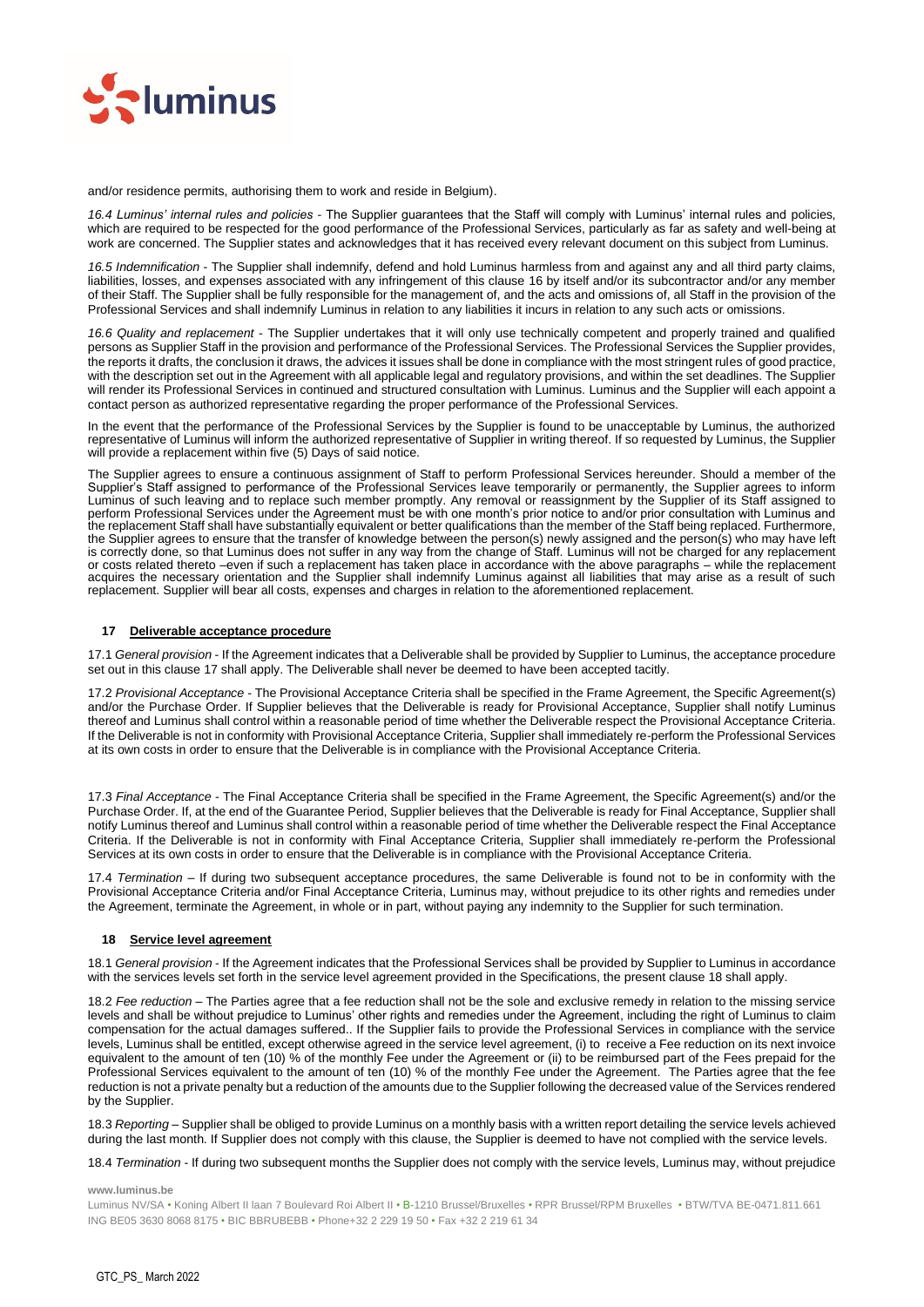

to its other rights and remedies under the Agreement, terminate the Agreement, in whole or in part, without paying any indemnity to the Supplier for such termination.

# **19 Professional Services warranty**

19.1 *Professional Services* - The Supplier warrants to perform the Professional Services (i) with the relevant and necessary expertise, diligence and professionalism; (ii) in accordance with the quality and industry standards that reasonably can be expected from a supplier active in the same field; (iii) strictly in accordance with the Agreement, including the Specifications including the service level agreement; and (iv) in accordance with any applicable laws and regulations.

19.2 *Remedy for breach of warranty* – Without prejudice to Luminus' other rights and remedies, for a breach of the Professional Services warranty, Supplier shall, at Luminus' sole choice: (i) re-perform the Professional Services at Supplier's sole costs, or (ii) refund the portion of the Fees paid by Luminus that relate to the non-conforming Professional Services.

19.3 *Business continuity* - Supplier will ensure that information and data, including Luminus Data, located in systems under its responsibility is properly backed up and also that arrangements are made for recovery processes to be installed to minimize any potential disruption to Luminus' business. The Supplier is required to ensure that proper measures are in place to enable continuation of Professional Services in the event of unexpected disruptive events.

# **20 Corporate Social Responsibility**

20.1 *Environmental clause* - To respond to sustainable development issues, Luminus has set the target of controlling environmental impact and maintaining NF EN ISO 14001 certification for all its activities (IT, production, distribution, engineering, etc.).

Under its environmental policy, Luminus has undertaken commitments, particularly for:

- saving non-renewable resources;
- preventing pollution and controlling greenhouse gas emissions;
- improving health and safety.

In particular, Luminus is a stakeholder in this approach for continuous improvement by also maintaining ISO 14001 certification for its main sites.

Luminus has therefore undertaken, in the process of contracting and execution of its contracts, to identify the key points regarding respect for the environment and in particular those relating to waste control and the use of chemical products.

As a result, the Supplier shall be reminded, and shall pass this on to its subcontractors and suppliers, that the execution of the Agreement must strictly comply with the applicable regulations in that respect.

As part of its duty as an advisor to Luminus and to allow Luminus to respect its commitments regarding ISO 14001 certification, the Supplier is also requested, in the context of execution of the Agreement, to send to Luminus any relevant information regarding respect for the environment (existing commitments, planned action for progress, reduction or prevention of impacts obtained, etc.) and to warn Luminus of any circumstance likely to have a significant impact on the environment.

The duty of advisor, like the obligations required of the Supplier pursuant to the present clause, shall be assessed with regard to and within the limits of the missions entrusted to Supplier in accordance with its specific competences.

20.2 *Social clause* - According to its commitments on ethics, Luminus has particularly obliged itself to respect the fundamental principles and rights stated in the United Nations Declaration of Human Rights, the European Union Charter of Fundamental Rights and the Conventions made under the International Labour Organization. In this context, Luminus applies these principles –and, particularly, those relating to child labour and forced or obligatory labour– to its purchases.

The Supplier declares that he shall adhere to the fundamental principles and rights stated above. The Supplier shall respect and implement the industrial and human resources required to ensure their application, by its own Staff, its subcontractors and its suppliers. The Supplier shall also undertake to provide proof of their layout to Luminus at the latter's first request. Luminus reserves the right to verify, through a competent and authorized organization, that the working conditions that are applied by the Supplier, its subcontractors and its suppliers do not violate these principles.

20.3 *Commitment to integrity* - Luminus is committed to respect ethical behaviour in all its relationships with customers, suppliers and others. In return, Luminus expects ethical conduct of its partners. In particular, both Parties warrant to respect at all times all the applicable, national and international law relating to the combating of fraud and corruption in all of its forms, whether public or private, active or passive, by any person acting on their behalf, as well as any trade embargoes which may be applicable to their contractual relationship. Both Parties warrant that they have given no commissions, payments, gifts of substantial value, kickbacks, extensive entertainment or other things of substantial value to any employee or agent of the other Party in connection with this Contract or any other contract between the Parties. Both Parties guarantee that their personnel, representatives, subcontractors and/or any other person for whom they are responsible, will respect this clause at all times.

20.4 Ethical Reporting - The confidential Luminus Ethical Reporting e-mail address is a method for reporting conduct that may be unethical, in violation of professional standards, relating to employment, labour, work environment, information management, environmental protection, possible conflicts of interest, unfair trade practices, thefts or for seeking guidance about possible violations of laws related to existing or expected contracts. The Supplier can contact Luminus by sending an e-mail to ethics@luminus.be

# **21 Miscellaneous provisions**

21.1 *No exclusivity* - Nothing in the Agreement shall be deemed to confer the Supplier with any kind of exclusivity in the provision of similar or identical Professional Services nor shall restrict Luminus from dealing with third parties other than the Supplier in respect of the Professional Services similar or identical to those described in the Agreement.

**www.luminus.be**